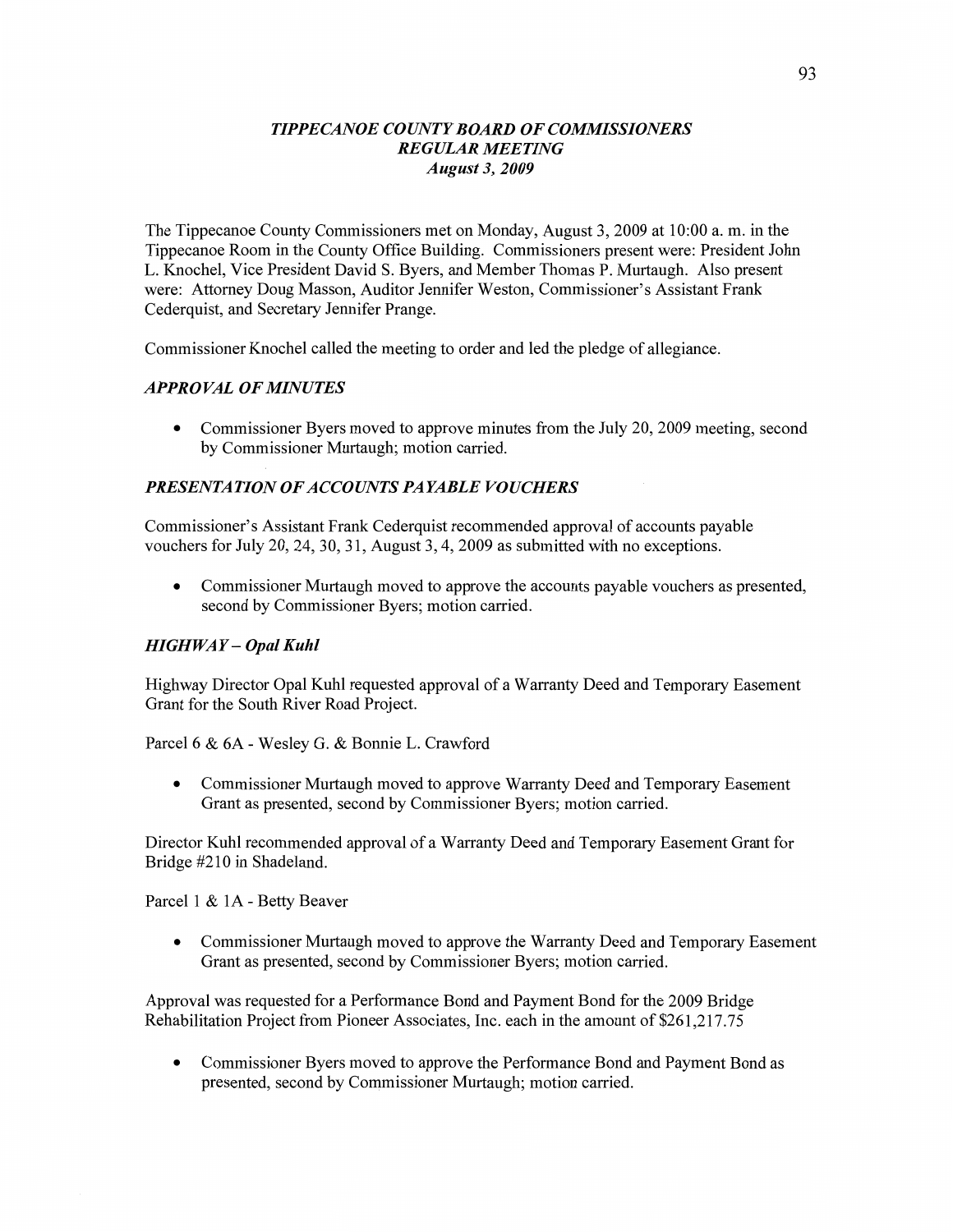Director Kuhl recommended the bid from HIS Contractors be accepted for the Bridge #210 and County Road 300 South Project in the amount of \$827,888.84. She added Butler **Fairman** and Seifert reviewed the bids and also verified references for HIS Contractors.

• Commissioner Murtaugh moved to award the contract for Bridge #210 and County Road 300 South **Project** to HIS Contractors, second by Commissioner Byers; motion carried.

### *REZONE* — *Z-2408 Joseph* J. *Klutzke Revocable Living Trust* (R1 to *GB), Ordinance 2009-11-CM*

• Commissioner Byers moved to hear Rezone Z-2408; Joseph J. Klutzke Revocable Living Trust (R1 to GB), second by Commissioner Murtaugh; motion carried.

(quote)

Tippecanoe County Commissioners 20 North 3rd Street Lafayette, IN 47901

### **CERTIFICATION**

RE: **Z-2408--JOSEPH** J. **KLUTZKE REVOCABLE LIVING TRUST** (R1 to GB): Petitioner is requesting rezoning of **1.15**  acres located on the **north** side of Schuyler Avenue, more specifically 2666 State Road 25 North, Fairfield Longlois Reserve (El/2) 23-4. *CONTINUED FROM* THE *JUNE* APC ME *TING* AT PE *TITIONER* 'S RE *OUEST* 

Dear Commissioners:

As Secretary to the Area Plan Commission of Tippecanoe County, **I** do hereby certify that at **<sup>a</sup>** public hearing held on July 15, 2009 the Area Plan Commission of Tippecanoe County voted 12 yes *-* **0** no on the motion to rezone the subject real estate from R1 to GB. Therefore, the Area Plan Commission of Tippecanoe County recommends to the Tippecanoe County Commissioners **that**  the proposed rezoning ordinance be **APPROVED** for the property described in the attachment. Public Notice has been given that this petition will be heard before the Tippecanoe County Commissioners at their Tuesday, August 3, 2009 regular meeting. Petitioners or their representatives must appear to present their case. Sincerely,

/s/Sallie Dell Fahey Executive Director

(unquote)

**Thomas** Brooks Jr. on behalf of the petitioner requested a rezone for property located on Schuyler Avenue. The beneficiaries of the trust are attempting to rezone the property in an effort to liquidate the assets. Appraisers suggested the property is better served and will sell quicker as **<sup>a</sup>** commercial property rather than residential. Mr. Brooks added the property is a very short distance from SR 25 and surrounded by businesses.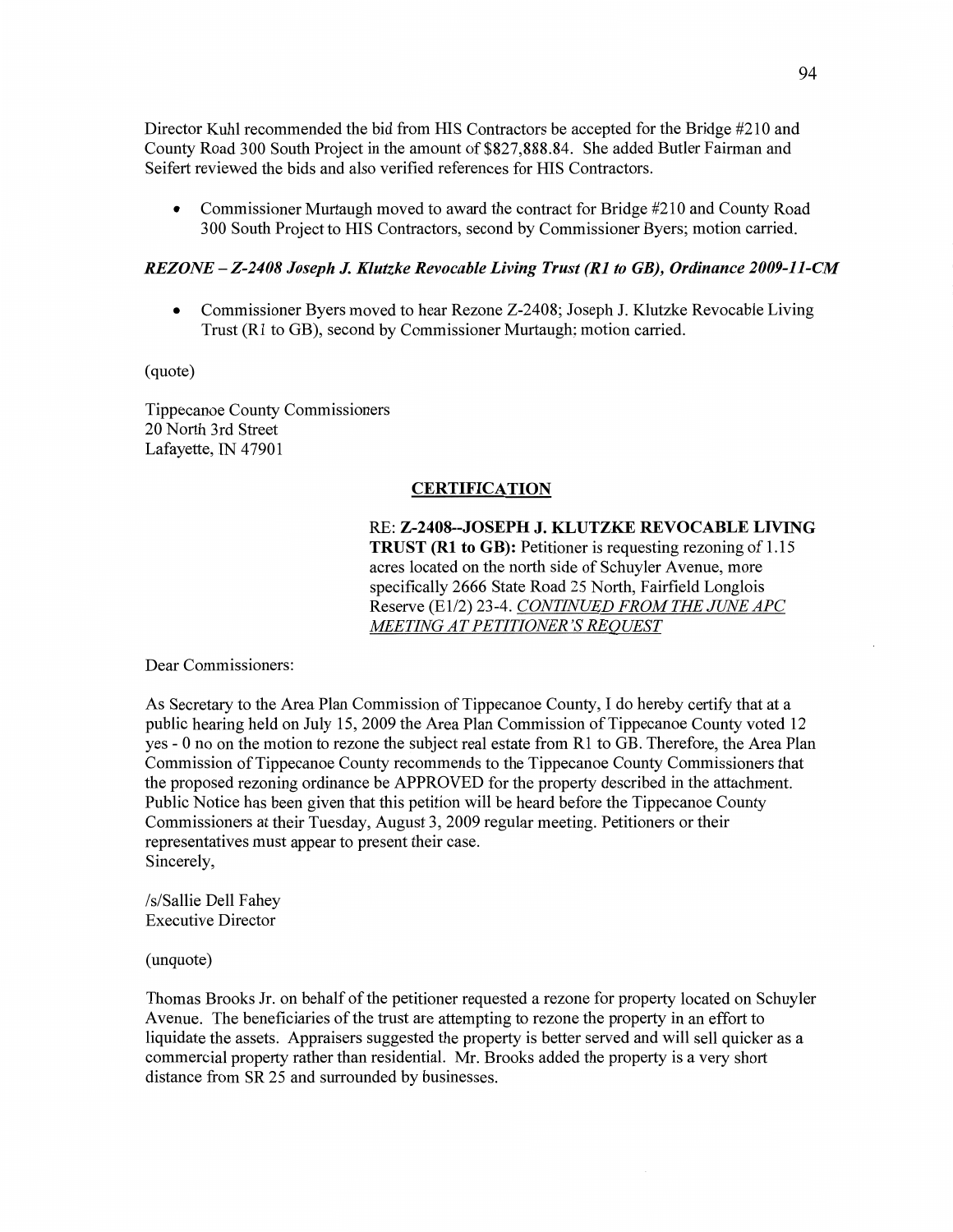Auditor Weston recorded the Vote:

| <b>Byers</b> | Yes |
|--------------|-----|
| Knochel      | Yes |
| Murtaugh     | Yes |

Ordinance 2009-11-CM passed 3-0.

### *BUILDING COMMISSION —* Ken *Brown*

Steve and Michelle Mitchell Property

4918 Sherman Street, Buck Creek - Zoning Officer Ken Brown stated the home has been on the unsafe structure list for over a year as the Building Commission worked with Mr. Mitchell on bringing the **home** into compliance. Mr. Brown reported the deteriorated roof has allowed a significant **amount** of water into the home at which time he ordered the power be disconnected to the home. He added the **Health** Department declared the home unfit for human habitation at that time.

Mr. Mitchell stated he presented **a** letter to the commissioners which expressed his intentions for the property. He said they had intended to cooperate fully and bring the home into compliance but was unable to secure **a loan.** Mr. Mitchell said the structure of the home is solid and with his experience as a firefighter he believes the interior of the home is not threatened by the current condition. Mr. Mitchell added his neighbors have his contact information and if there is a problem they can contact him. At the end of September he and his wife plan to file bankruptcy and return the home to the **bank.** He believes boarding up the property to prevent trespassing'will draw more attention to the home and present an opportunity for theft. Mr. Mitchell believes the home is safe and the potential for damage is minimal.

Commissioner **Knochel** stated there **have** been issues with the home for **years.** He cannot support the owner due to the longevity of the issues and intends to support the Building Commission on their decision.

Commissioner Murtaugh stated if there is no intention to repair the home, the Building **Commission needs** to proceed quickly to rectify the **situation.** 

**0** Commissioner Murtaugh moved to proceed with the recommendation of the Building Commission and notify the owner and **lien holder** of demolition and hear the case again on September 21, 2009, second by Commissioner Knochel; motion carried. *Commissioner Byers abstained.* 

#### Beverly Adams Property

6900 Church Street in Colbum **—** Mr. Brown reported the home has been vacant for a long time. He doesn't believe there are intentions on the owner's behalf to repair the property. Attorney Doug Masson stated the banks attorney was notified and there has been no communication from them at this point.

**0** Commissioner Murtaugh made a motion to proceed with the demolition of the **home** and to notify the owner with **a** formal order and hear the case again on August 17, 2009, second by Commissioner Byers; motion carried.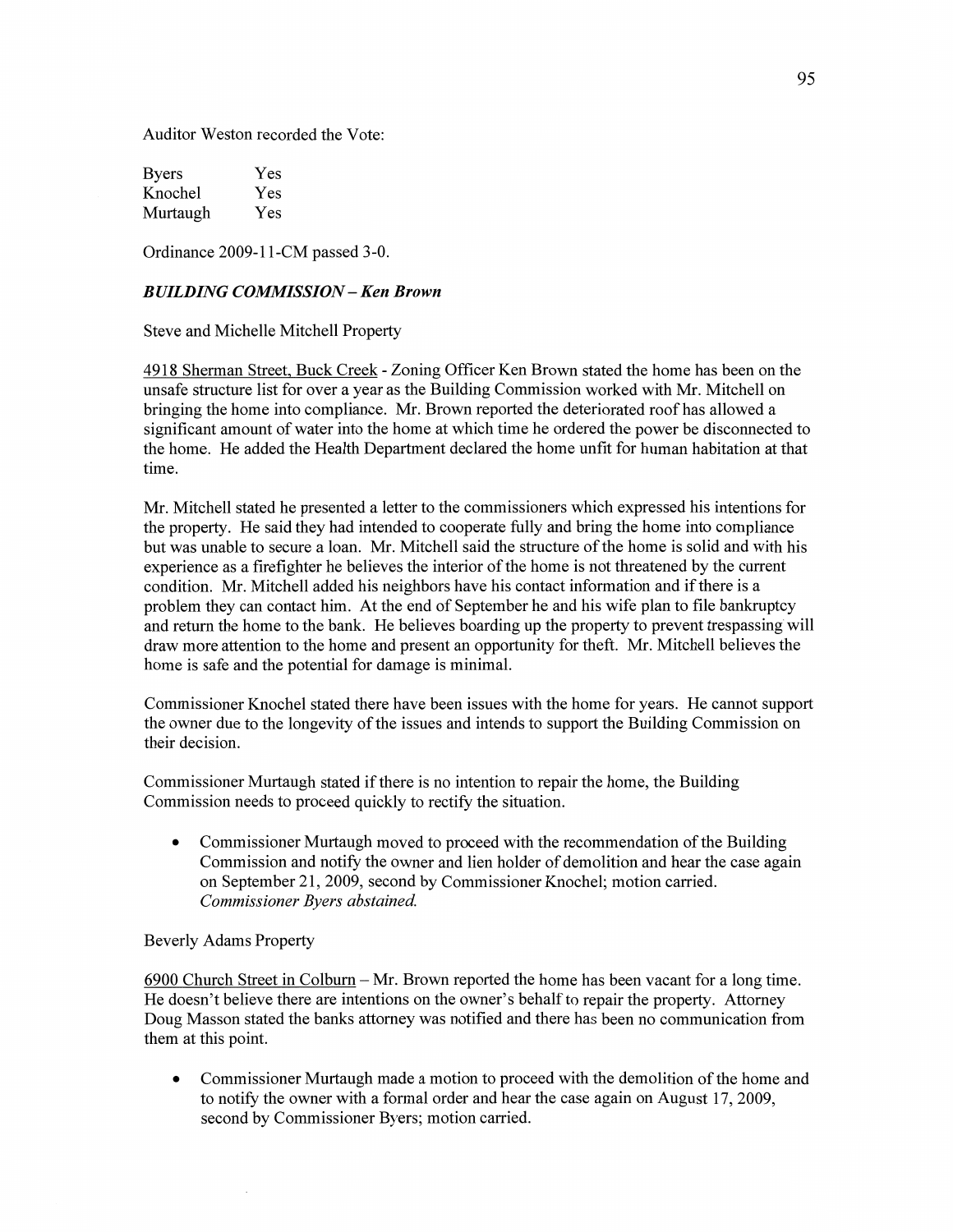Ash Grove Elevator Property/Daniel Cartmel

Comer of Harrison **Road** and 900 North *—* Zoning Officer Ken Brown stated **this** structure is in **need** of immediate **attention.** There is the threat of the roof collapsing and shedding of sheet metal during high **winds.** Attorney Masson **stated** an order was issued for repairs of the structure and there has been no contact from the owner.

**0** Commissioner Byers moved to reaffirm the Building Commission's decision on the demolition of **a** portion of the property and add **a** civil penalty of up to \$5,000, second by Commissioner Murtaugh; motion carried.

# *CARY HOME* **—** *Rebecca Humphrey*

Director Humphrey requested approval to accept **<sup>a</sup>**grant from the Drug Free Coalition for \$3,670 for cameras to be installed in the girls **unit.** 

• Commissioner Byers moved to accept the grant from the Drug Free Coalition, second by Commissioner Murtaugh; motion carried.

She also requested approval of **a** Sponsorship Agreement for decorating the Courthouse for Red Ribbon Week on October  $18<sup>th</sup>$  through October  $24<sup>th</sup>$ , 2009.

**0** Commissioner Murtaugh moved to approve the Sponsorship Agreement for Red Ribbon Week, second by Commissioner Byers; motion carried.

# *JUVENILE* AL *TERNA* TI VES — *Laurie Wilson*

Grant Facilitator Laurie Wilson requested approval to accept **funds** from the Drug Free Coalition for the Staying Connected with Your **Teen** Program for \$3,760.50 for education materials.

**0** Commissioner Murtaugh moved to accept the grant as presented from the Drug Free Coalition, second by Commissioner Byers; motion carried.

She also requested approval to accept **funds** for the Intensive Substance Abuse Program for \$4,000 **from** the Drug Free Coalition.

**0** Commissioner Murtaugh moved to accept grants **fimds** as presented from the Drug Free Coalition, second by Commissioner Byers; motion carried.

# *GRANTS* **—** *Laurie Wilson*

Grant Facilitator Laurie Wilson requested approval to accept \$16,000 from the Drug Free Coalition for Court **Services.** The **funds** will be used for the Forensics Drug Court Program.

**0** Commissioner Byers moved to accept the grant for Court Services as presented, second by Commissioner Murtaugh; motion **carried.**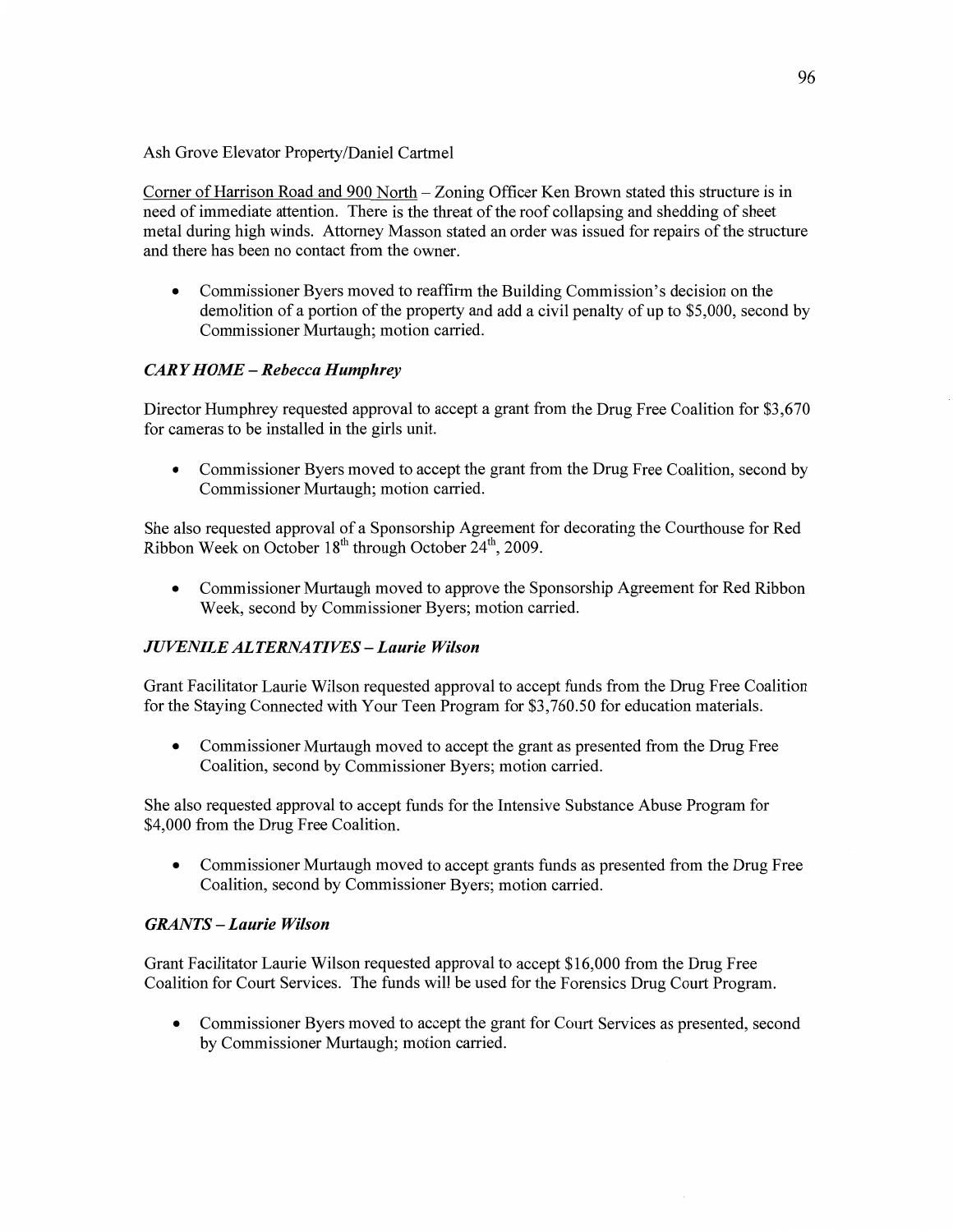# *MAINTENANCE – Mike Haan*

Maintenance Director Mike Haan requested permission to repair the Courthouse dome. The dome has been deteriorating in the past few years; small repairs have been made over the years and now water is entering into the dome. The proposal includes cleaning the dome, repairing the cracks, and repainting the entire dome. Director Haan stated a proposal for the work is \$99,935 for repair and restoration with Pioneer Restoration. He reported the 629 N.  $6<sup>th</sup>$  Street building also needs roof repairs; he is proposing the old roof be removed and install **a** different type of roof to prevent leaks in the future.

Commissioner's Assistant Frank Cederquist offered suggestions for funding the projects from the Cumulative Capital Budget, EDIT fimds, or from the General Fund. The Cumulative Capital Budget has enough funds for the repair of the dome and a new roof for the 629 N. 6<sup>th</sup> Street building.

**0** Commissioner Murtaugh moved to proceed with the repairs of the Courthouse dome, second by Commissioner Byers; motion carried.

# *UNFINISHED/NEW BUSINESS*

None

## *REPORTS* ON *FILE*

Health Department Mail and Duplicating Parks Department of Child Services Treasurer

# *PUBLIC COMMENT*

Paul Wright **—** West Point — referenced HE 1001 requires the county to mail notice of budget proceedings and proposed tax rates and levies to each taxpayer that permits a taxpayer to appeal **a**  taxpayer's assessment within 45 days of receiving a notice. Auditor Weston stated the law was amended which states counties are no longer required to send such notice. She added the budget notice is printed in both local newspapers before budget hearings. Mr. Wright shared his disappointment with the commissioners at the last meeting when they did not reveal the amount or the vendor for the **MITS** Voice-Over Internet Protocol System. The amount of the contract was \$600,000 and he feels that is a significant amount of money and should **have** been disclosed ' publicly.

Commissioner Murtaugh stated the MITS project has been in the Capital Improvements Plan and budget for over two years. Commissioner Knochel said Mr. Wright's point is well taken but with the amount of contracts received in the county, the commissioners are unable to address each one at a public meeting.

Mr. Wright added that he is representing the public at these meetings to ensure the commissioners are accountable for their actions.